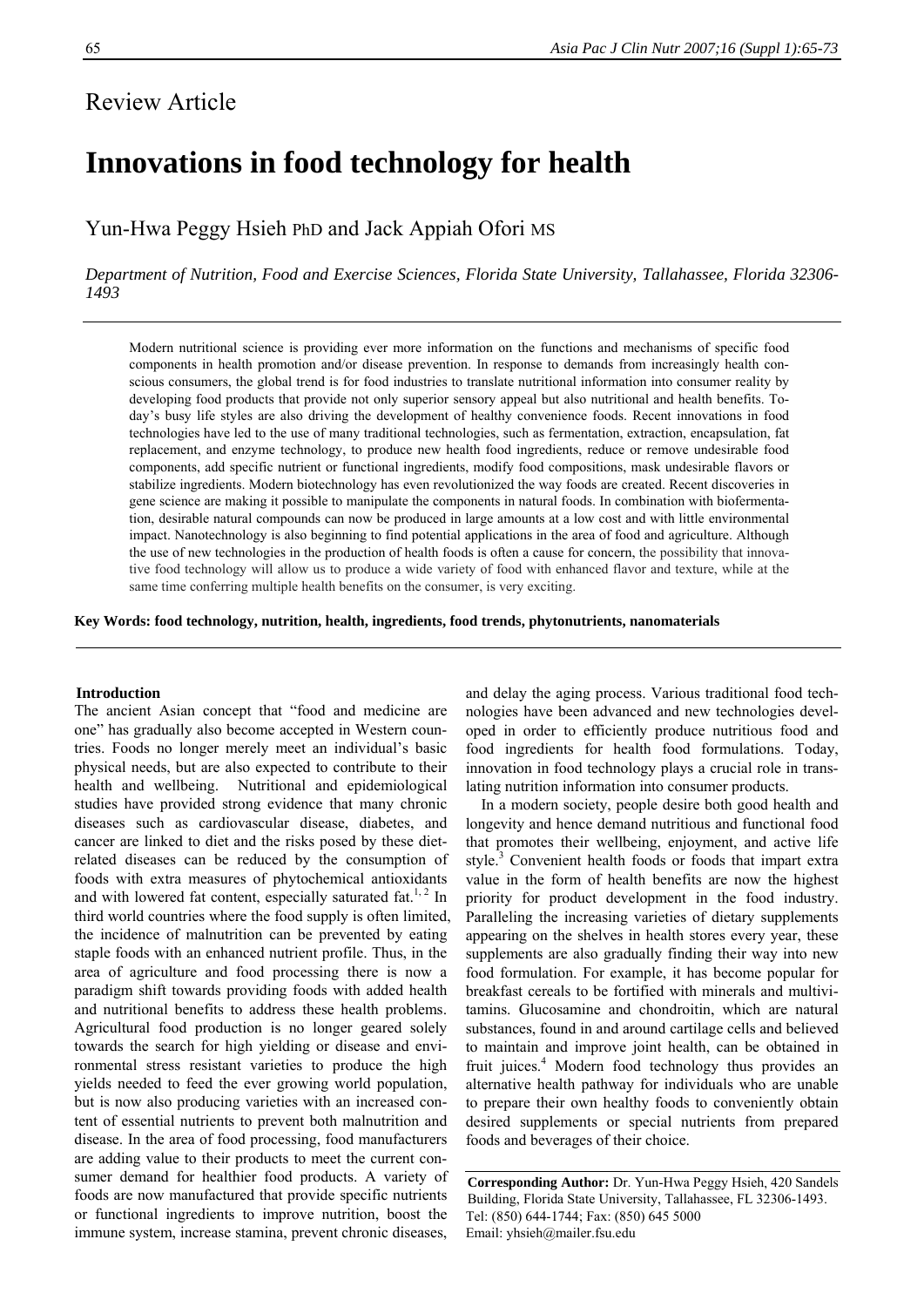Food must both taste good and look appealing to be acceptable. Unfortunately, many of the so-called "nutraceutical" ingredients have a bitter taste or unpleasant flavor when incorporated into prepared foods. It is thus difficult for consumers to make them part of their regular diet regardless of their health appeal.<sup>5</sup> In order to develop foods with added health value without compromising their flavor, texture, appearance, and functional efficacies, a wide array of food technologies must be employed. One example is the use of encapsulation technology for delivering active ingredients. Encapsulation can maintain the stability and viability of these ingredients under harsh processing conditions, reduce nutrient interactions, mask the off-flavors inherent in many of these nutraceutical ingredients, and even control the release time, rate and target location of the encapsulated material. On the other hand, certain natural food components that are deemed undesirable or perceived as deleterious to health can be removed or reduced to achieve healthier end products. For example, various processing procedures have been developed to remove caffeine from caffeinecontaining beverages or reduce anti-nutritive compounds from the natural food matrix. Artificial fats have been created to replace natural fats and oils for caloric reduction while still maintaining all the functional properties of natural lipids. Fermentation and enzymes can be used not only to break down toxic, allergenic, or anti-nutritive compounds in natural food materials, but also to enhance flavor and increase the bioavailability of essential nutrients. The challenge of flavor is a major driving force for innovations in food technology for health food development.

 Modern biotechnology offers powerful new approaches to achieve these goals. Recent advances in gene science allow the accurate identification of the precise genes that produce an individual nutrient, flavor, or toxic compound found in natural plants, making possible the manipulation of specific components in a natural food material of plant or animal origin. Some examples of genetically modified foods for enhanced health value include higher oleic acid soybeans that offer better frying stability and taste, peanuts with an improved protein balance, tomatoes with a higher antioxidant (lycopene) content, potatoes with an improved amino acid content, garlic cloves that produce more alicin to lower cholesterol, oils such as canola oils that contain more stearate, making them more healthful, and strawberries that contain increased levels of cancer-fighting eliagic acid.<sup>6</sup> Recently, nanotechnology has also begun to find potential applications in the area of functional food by engineering biological molecules toward functions very different from those they have in nature, opening up a whole new area of research and development.<sup>7</sup> With these advances in science and technology, the creation of health foods seems endless and without boundary. This article addresses several, but not all, of the most important food technologies that are making the modification of food composition possible, and that facilitate the development of food for health and wellbeing. They include decaffeination, fat replacement, encapsulation, fermentation, enzyme technology, biotechnology, and nanotechnology. Rationales for the selection of particular food compositions and ingredient modifications, as well as the underlying principles, approaches, and some concerns related to each of the technologies employed for food ingredient manipulation, are also discussed.

# **Technologies involved in ingredient modification**  *Decaffeination*

Caffeine is an alkaloid that occurs naturally in coffee, cocoa beans, cola nuts and tea leaves. However, the immoderate intake of caffeine-containing beverages is associated with a number of health problems, for example aggravated heartburn and acid indigestion $8-10$ . Excessive intake of caffeine is reported to cause mutation, inhibition of DNA repairs, adrenal stimulation, cardiac arrhythmias and increased heart output. It is also known to cause malformation of the fetus during pregnancy, reduce fertility rates and accelerate osteoporosis. In the light of these deleterious effects, a great deal of effort has been devoted to providing caffeine-free beverages and other products made from caffeine-containing raw materials. Decaffeination of these beverages not only prevents the abovementioned caffeine-related health risks, but also offers some health benefits to the consuming public. For example, decaffeination of coffee reduces gastro-oesophageal reflux in both healthy people and patients with reflux disease.<sup>8-10</sup>

 Conventional methods of caffeine removal include water decaffeination, solvent extraction and super critical carbon dioxide extraction. Water decaffeination, including the Swiss Water and French Water decaffeination techniques, is based on the temperature dependent solubility of caffeine in water to remove caffeine from coffee without the use of chemical solvents. These two decaffeination processes involve soaking the coffee beans in hot water, which causes both caffeine and flavor substances to dissolve into the water. To achieve decaffeination without compromising flavor loss, the extracted beans are then sprayed with the flavor-laden water, allowing them to reabsorb the flavor. Solvent extraction is based on the solubility of caffeine in various organic solvents such as methylene chloride, ethyl acetate, ethyl alcohol, acetone and ethyl ether and proceeds either by direct solvent extraction of the beans or indirectly through water extraction of the beans followed by solvent extraction of the caffeine from the water extract. More recently, super critical carbon dioxide extraction offers a means of removing only the caffeine, leaving the other flavor components in place. The process involves first compressing carbon dioxide to above 50 times atmospheric pressure to transform it from the gaseous state into a dense liquid. Pre-moistened beans are then treated with the liquefied carbon-dioxide to extract the caffeine. The advantages of this method are that it does not involve any hazardous chemicals; the product is of superior quality and the amount of other coffee soluble components extracted along with the caffeine is minimal. $^{10, 11}$ 

 Other decaffeination methods have also been developed because each of the conventional methods is associated with some shortcomings. For example, water decaffeination is not efficient because of the low solubility of caffeine in water, while solvent extraction procedures suffer from the ill effects and the cost of the decaffein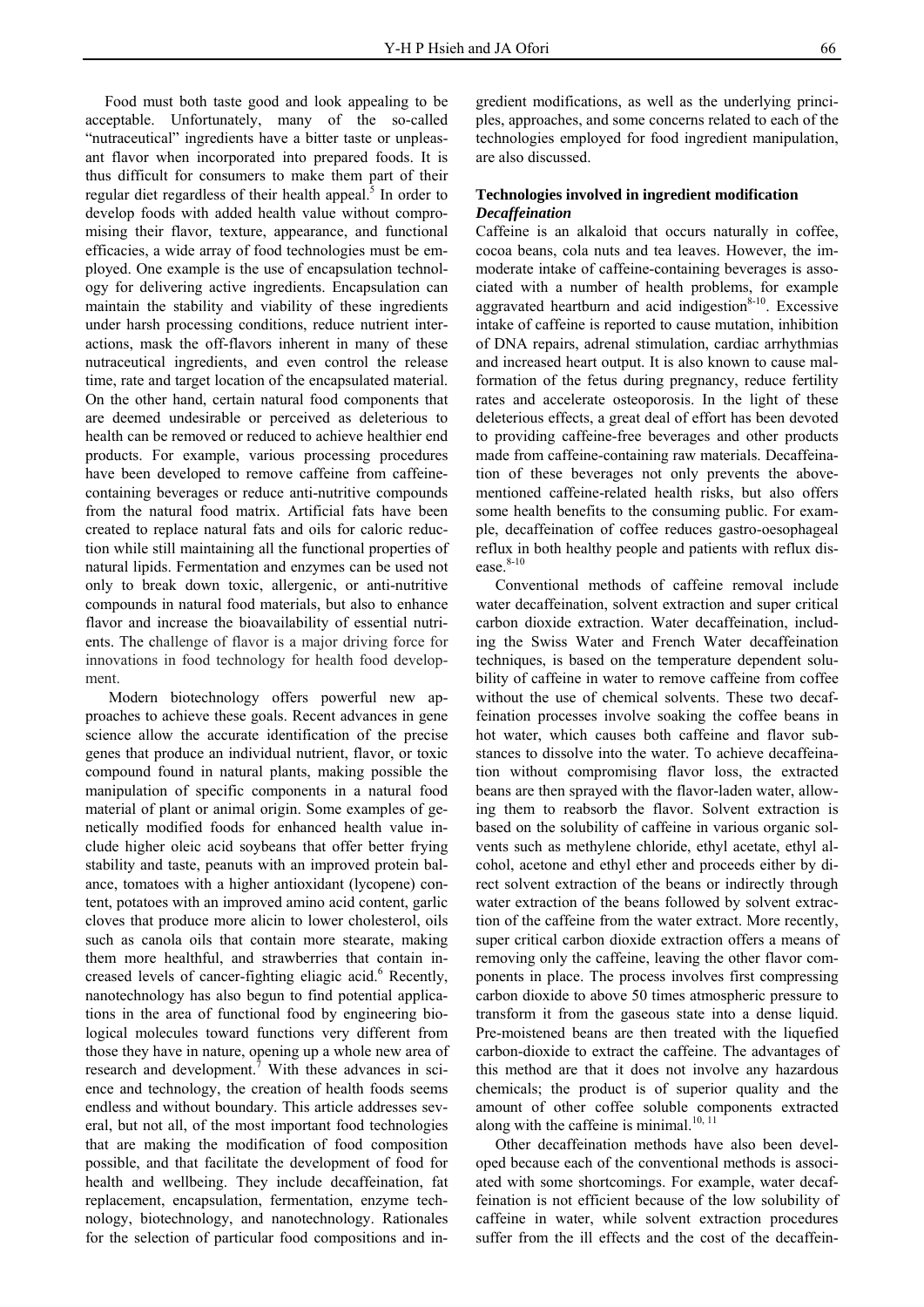ating agent. For example, methylene chloride though not demonstrated to be carcinogenic in humans, has been found to be carcinogenic in mice at some levels, $^{12}$  and also causes depletion of the ozone layer.13 The super critical carbon dioxide procedure, despite its other advantages, is very capital intensive.<sup>10</sup>

 Microbial decaffeination has, therefore, been developed as an alternative procedure. Certain bacteria and fungi that are capable of degrading caffeine are employed for decaffeination by spraying suspensions of these microorganisms onto caffeine bearing plants.<sup>14</sup> Caffeine degradation by bacteria proceeds more rapidly than the equivalent process by fungi, and unlike fungal degradation, is uninhibited by the presence of an external nitrogen source. The bacterial *Pseudomonas* species and the fungi *Aspergillus* and *Penicillium* are efficient degraders of caffeine. These microorganisms owe their caffeine degrading potential to enzymes, namely demethylases and oxidases, and an effort has been made to isolate and purify these enzymes for use specifically for caffeine degradation purposes. These isolated enzymes, however, are not very stable. Genetic manipulation methods have also been employed to produce decaffeinated plants. Since caffeine offers protection to young leaves and fruits from predators like larvae as well as cutting out competition by preventing the growth of neighboring plant species, producing decaffeinated plants through genetic manipulation is somewhat problematic.<sup>11</sup> In light of the health risks associated with consuming excess amounts of caffeine and considering its addictive nature, developing improved techniques for the economical removal of caffeine from beverages is therefore of continuing interest to the beverage industry.

#### *Fat Replacement*

Overweight and obesity has become a major health problem in developed countries. Currently, more than onethird of the adults in the US and Canada are classified as either overweight or obese.<sup>15</sup> Chronic diseases such as cardiovascular disease, hypertension, diabetes, and cancer have been linked to a high dietary fat content and obesity and a decrease in the amount of dietary fat is often prescribed as a means of reducing weight and improving health.<sup>16</sup> Although individuals have begun to select fatfree and reduced fat diets, studies also indicate that reducing fat intake is one of the most difficult health behaviors to maintain.<sup>2</sup> Fat imparts necessary functional and sensory qualities to foods and food formulations, so reduced-fat foods and fat-free foods suffer from compromised flavor, texture and mouth feel. Therefore, the emphasis has been on replacing the fat in traditional foods through the use of other ingredients that provide the characteristic flavor, mouth feel and organoleptic properties of fat but lack the high calories and risk factors associated with conventional fat. $17$ 

 The term "fat-modified foods" encompasses a wide range of foods in which the fat content of the conventional full-fat version of the food has undergone modification, either by omitting the fat or replacing some or all of it with a reduced fat or nonfat ingredient<sup>18</sup>. For example, foods that are baked instead of fried would be considered fat modified foods, where the fat content was modified by

omission of the fat, and a fat-free salad dressing prepared by substituting gum for fat would represent a food that is modified by fat replacement.<sup>18</sup> The idea is to offer consumers low or fat-free foods that retain the characteristic sensory qualities traditionally attributed to fat.

 There are several ingredients currently available for replacing some or all of the fat in prepared foods. Fat replacers basically fall into three categories, namely carbohydrate-based, protein-based and fat-based. Carbohydrate-based replacers are obtained from cereals, grains and plants and are modified to provide fat-like textures in food products, where they provide a reduced caloric product as a result of their low energy density compared to fats. Protein-based replacers are derived from milk, egg, whey, or vegetable proteins (soy) and, just like the carbohydrate-based replacers, provide foods with reduced energy content. Fat-based replacers offer functional and sensory qualities, including characteristic texture and flavor effects similar to those of the native fats they replace<sup>2,</sup> <sup>19</sup>. Fat-based replacers fall into two categories namely modified fats and synthetic fats. One example of a modified fat is salatrim, an acronym for short and long chain acid triglyceride molecules, which is produced by reconfiguring a triglyceride to include certain mixtures of stearic acid (a long chain fatty acid) and acetic, butyric, or propionic acids (short chain fatty acids) on the glycerol backbone. Because short chain fatty acids are energetically less dense than longer chain acids and stearic acid is only partly absorbed, salatrim provides fewer calories than a typical fat. It can be used to replace fat in chocolate and confections, dairy products, frozen desserts, and cookies. The FDA has granted a GRAS (Generally Recognized As Safe) status for salatrim, which is sold under the brand name Benefat by Cultor Food Science. Olestra is an example of a synthetic artificial fat made from sucrose and edible vegetable oils and is considered a synthetic fat because its chemical configuration does not occur in nature. Unlike normal fats, which are made up of one molecule of glycerol attached to three molecules of fatty acids, Olestra is produced by replacing the glycerol molecule with sucrose and attaching either six, seven or eight fatty acids. With this many fatty acids, digestive enzymes are unable to hydrolyze Olestra in the gut and its large molecular size makes it unabsorbable, so Olestra remains undigested and contributes no calories or fat to the diet. In 1996, Olestra was approved under the brand name Olean by the Food and Drug Administration (FDA) for use in salty snack foods such as those currently marketed by P & G Food Ingredients.<sup>2, 19</sup>

 Fat replacement ingredient technology offers a way to combat diseases such as those associated with the consumption of high dietary fat, including diabetes, cancer, hypertension and cardiovascular diseases. However, despite the beneficial effects of synthetic fat replacers, several concerns have been expressed about the potential effect of fat substitution as a scheme for dietary change. These concerns include the risk of interfering with the bioavailability of fat-soluble micronutrients, gastrointestinal or other specific side effects, unforeseeable and unacceptable changes in overall food or nutrient consumption patterns, decreasing motivation to undertake other acceptable dietary and lifestyle behaviors, and increasing food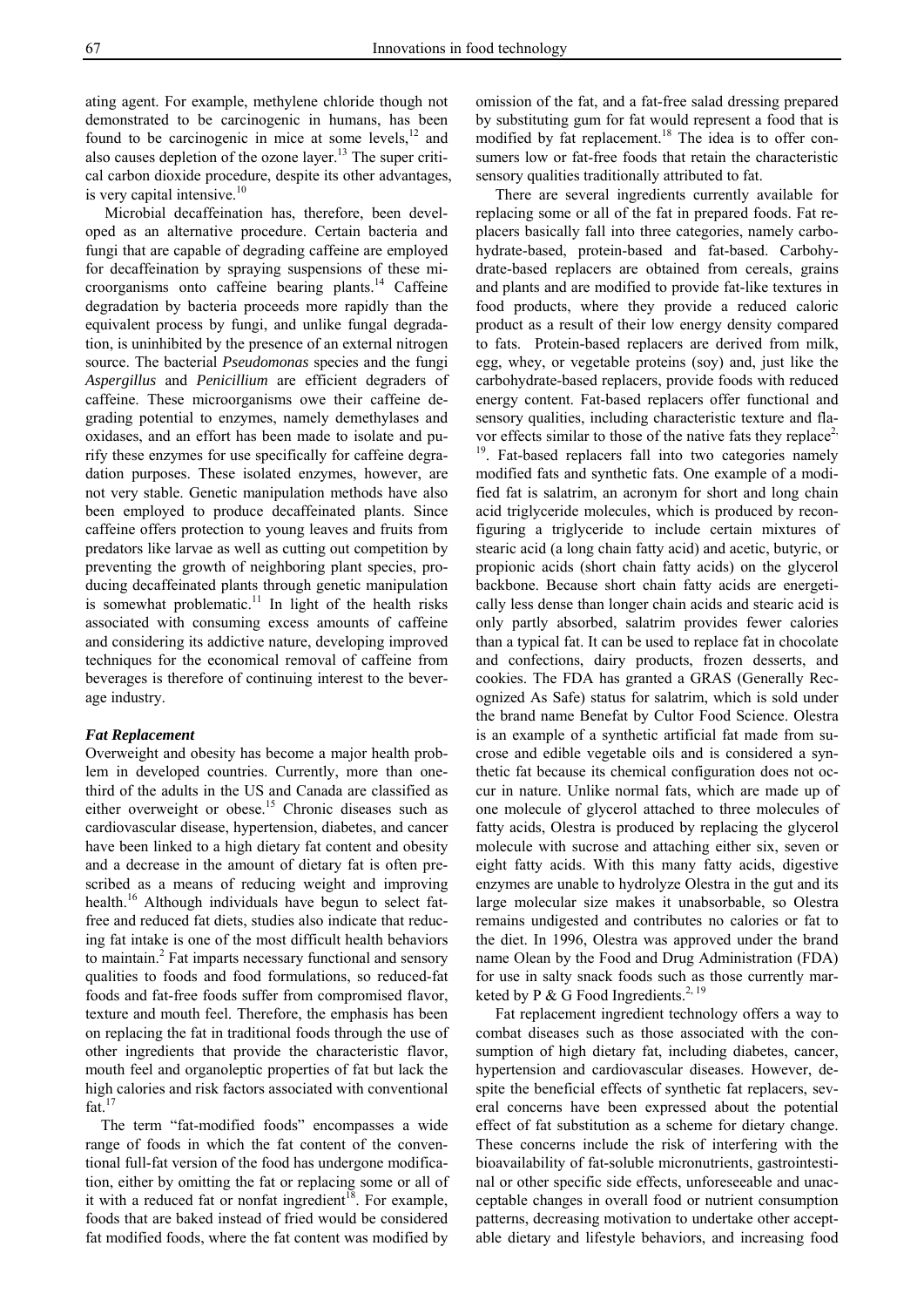costs.18 There is thus the need for further research to address these concerns in order to make fat replacement technology more applicable and acceptable.

# *Enzyme Technology*

Enzymes, which find numerous applications in the food industry, are bio-catalysts that catalyze metabolic reactions in living organisms. Because enzymes exist in natural sources and are perceived as non-toxic, the catalytic activity of enzymes has been exploited in large-scale processes in the food industry as a preferred food processing aid to chemical processing. The enzymes used in the food industry are derived from culturable nonpathogenic microorganisms, edible plants, and animal tissues. Microbial enzymes are often more useful than enzymes obtained from plant or animal sources because they offer a wide variety of catalytic activities, high yields, easy genetic manipulation, a regular supply, and rapid growth on cheap media. The enzymes used in food processing vary from highly purified commercial formulations to relatively crude preparations in the form of leaves, plant exudates or chopped fruits. They may either be directly incorporated into food systems, or immobilized on inert supports to allow the enzyme to interact with food systems during processing.<sup>20, 21</sup>

 Enzyme usage is well established in many sectors of the food industry, particularly in the dairy, fruit and wine, distilling, brewery, baking and starch industries. Enzymes also find application in the meat, fish, plant protein, and vegetable oil sectors, though their share of the total market in these applications is relatively small. Industrial food enzymes fall into four categories, namely hydrolases, oxidoreductases, isomerases and lyases and each performs specific functions in food processing. For example, in the dairy industry, sulfhydryl oxidase is employed to correct flavor defects due to the thiols formed in UHT-preserved milk and in the starch industry, hydrolases and isomerases are used to produce sweet high-fructose syrups from starch. $22, 23$ 

 More recently enzyme usage in food processing has begun to drift from their traditional uses towards providing food products with health and nutritional benefits. For example, oxidoreductases are being employed as catalysts in food systems to convert cholesterol to the non-toxic coprostanol. This usage provides foods that are free of the deleterious effects associated with cholesterol and also avoid the current approach of cholesterol extraction by steam distillation and super critical fluid extraction, which is both expensive and complicated. Enzymes are also employed to improve the nutritional quality of foods. For example, phytic acid is an anti-nutritional component in many cereal grains, oil seeds and legumes that sequesters micronutrients such as calcium, iron and zinc, and makes them unavailable in cereal or legume based diets. Exogenous supplementation of such foods with phytases enhances their micronutrient availability. Other applications of enzymes in food processing with nutritional and health benefits have also been suggested. Some oligosaccharides, such as raffinose, stachyose and verbascose, are antinutritional factors present in legumes that are not metabolized by humans, causing flatulence, diarrhea and indigestion. These oligosaccharides are linked by α-D-

galactosidic bonds which are resistant to cooking and other processing steps, but are hydrolysable by α-Dgalactosidases. Thus α-D-galactosidases have been exploited as food additives in the production of processed legume-based foods to hydrolyze the heat-resistant oligosaccharides. Chitinases are produced by plants as a defense mechanism against invading fungal pathogens. These enzymes are also active against human pathogens such as *Listeria monocytogens*, *Clostridium botulinum*, *Bacillus cereus*, *Staphylococcus aureus* and *Escherichia coli.* High levels of chitinase activity are present in germinating soybean seeds and in other legumes and this could be exploited in non-thermal food preservation. Although research indicates that enzymes could be used as antimicrobials and also to reduce levels of anti-nutritive food components, the use of enzymes in these areas has not yet been embraced fully by the food industry. This probably stems from unfamiliarity with enzymes among potential users, as well as the economic aspects of their use in the food industry. There is thus a need for more research, particularly in the areas of specific applications of these enzymes and the economic benefits that may be derived as a result, if their potential use as, for example, antimicrobials is to be achieved in wide scale food processing.21, 23-25

## *Fermentation*

Fermentation is the process where foods are produced with the aid of microorganisms that possess enzymes such as amylases, proteases and lipases that hydrolyze the polysaccharides, proteins and lipids present in food into products with enhanced flavor, aroma and texture.<sup>26, 27</sup> Fermentation provides an inexpensive method of producing and preserving food and also improves the nutritional and health value of the food. The process is extensively practiced in Africa, both at the industrial and household levels.28 At the household level, where families cannot afford expensive preservation techniques such as freezing, fermentation provides an economic means of preserving food. Traditionally, fermentation has been used to produce such products as alcoholic beverages through yeast fermentation, vinegars through fermentation by *Acetobacter*, and yogurt and pickles through fermentation by *Lactobacilli.*27 Lactic acid bacteria are often used in traditional fermented foods as a natural preservative, as the lactic acid released from fermented vegetables makes the food more digestible and prevents the growth of harmful organisms. Studies have reported the apparent health benefits of fermented milks, including the lowering of serum cholesterol and anticancer activity.<sup>29, 30</sup> Fermentation exerts its desired effect through the *in situ* production of high levels of specific beneficial bioactive compounds, the removal of undesirable compounds, or the conversion of these undesirable compounds into desirable compounds.<sup>31</sup>

 The recent use of fermentation in food processing has also emphasized the production of foods with health benefits and improved nutritional quality. Fermentation is currently being used to reduce the levels of anti-nutritive compounds such as tannin and phytate, to increase the bioavailability of essential nutrients like iron.<sup>32, 33</sup> It is also used to reduce the occurrence of natural toxins such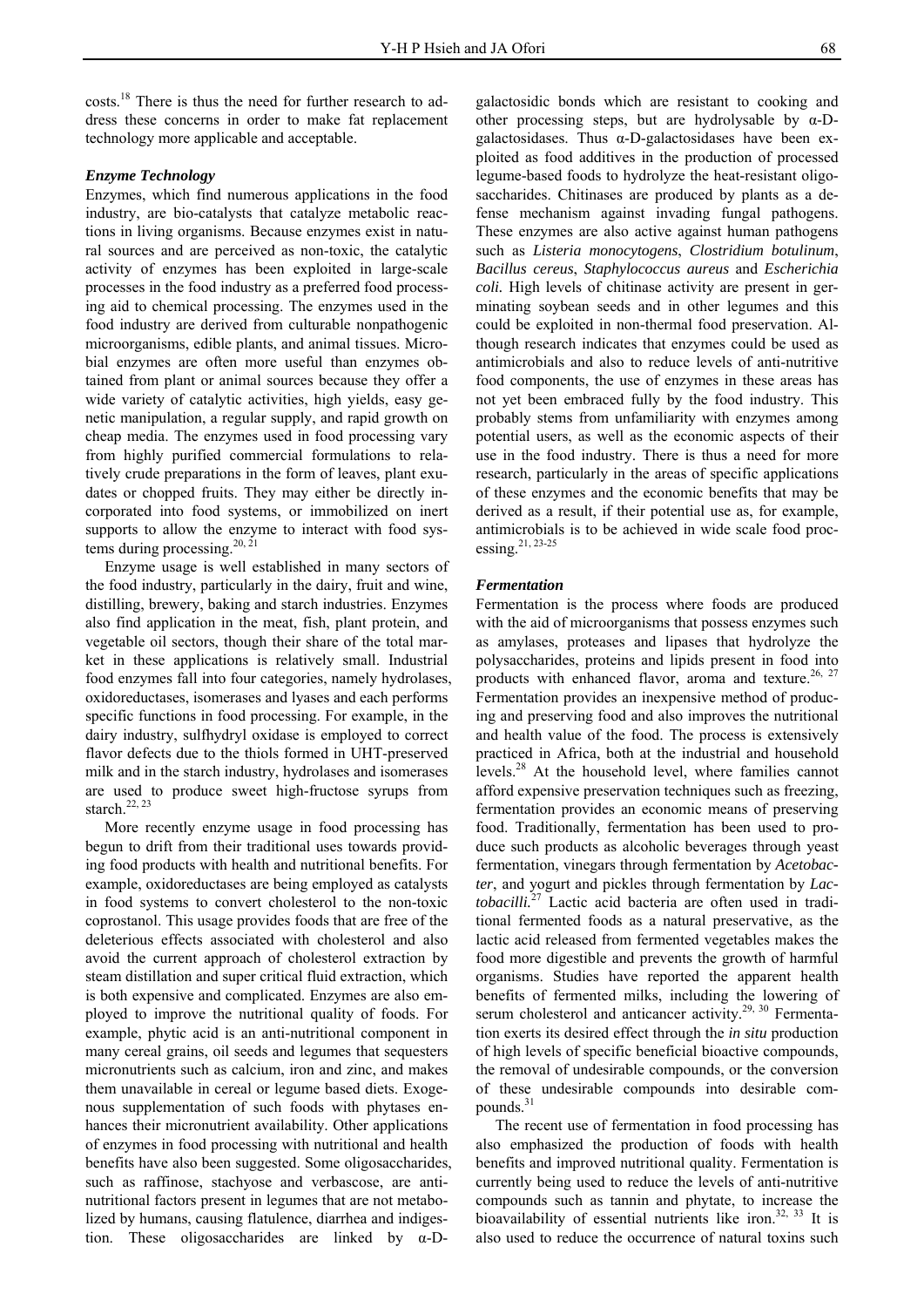as cyanide in cassava,  $26, 34, 35$  to decrease the levels of nondigestible carbohydrates and hence reduce negative side effects such as abdominal distention and flatulence associated with non-digestible carbohydrates such as raffinose and stachyose,<sup>36</sup> and to increase the content as well as the bioavailability of vitamins such as thiamine, riboflavin, niacin or folic acid.<sup>26, 27</sup> Calorie-free or low-calorie sugars such as sorbitol and trehalose have also been produced that serve as substitutes for sucrose in food products. Trehalose, which is produced by a large number of microorganisms, is not well metabolized by humans and therefore can be used as a low-calorie sugar.<sup>31</sup>

 Although the beneficial aspects of the fermentation process for human and animal health are clear, certain risk factors have been associated with fermented foods. For example, fermentation is associated with the production of pathogenic and toxic compounds such as mycotoxins and biogenic amines. Some of the lactic acid bacteria also cause human illness. Cases of microbial food-borne infections have been reported in such products as sausages, fresh cheese and fermented cereals. $37$  Further research on the development of non-toxigenic starters to address some of these safety concerns is needed to enable us to reap the maximum benefit from fermented food products.

#### *Modern Food Biotechnology*

Biotechnology uses biological systems, living organisms, or components of organisms to make or modify products or processes for specific uses. $38, 39$  For centuries farmers have improved crop plants by traditional breeding techniques, but since thousands of genes are mixed every time two plants are crossed, the outcome of the cross-breeding is random and difficult to control because unwanted characteristics are passed on to the new crop along with the desired ones. In addition, this traditional cross-breeding can take place only between closely–related species. Modern crop breeders, however, can select a specific genetic trait from any plant, or even from an animal source, and transfer it into the genetic code of another plant through modern biotechnology. Surmounting the biological boundaries of species allows us to use the gene manipulation process to improve the genetic traits of the plant in a precise, fast, and controlled manner.<sup>40</sup>

According to the Codex Alimentarius Commission,<sup>41</sup> biotechnology is defined as the application of 1) in vitro nucleic acid techniques, including recombinant deoxyribonucleic acid (DNA) and the direct injection of nucleic acid into cells or organells, or 2) the fusion of cells beyond the taxonomic family that overcomes natural physiological reproductive or recombination barriers and is not a technique used in traditional breeding and selection. The entry of genetically modified organisms (GMO) into the food supply offers the potential for increased crop productivity and improved nutritional value that directly benefits human health and well being. Genetically modified (GM) foods also indirectly benefit human health by minimizing the impact of food production on the environment. Insect-protected GM crops, which need fewer pesticides, reduce the potential exposure of farmers and the environment to chemical residues. Biotechnology is also used to produce crops that are more tolerant to environmental-stress factors such as drought, viruses and herbicides. The economic savings due to the reduced need for chemicals and the resulting enhanced crop sustainability boost food security and thus have a broad global impact, especially in developing countries, on human health and development. It is estimated that GM crops now cover approximately 4% of the planet's arable land.<sup>41-44</sup>

 In the area of agriculture, biotechnology has been employed to provide healthier and nutritionally improved crops through an increase in the bio-availability of microand macronutrients, the removal of allergens and antinutritive components, and by increasing the antioxidant content and altering the starch and fatty acid profile. Vitamin A deficiency is a common disorder affecting mostly women and children in developing countries where rice is a staple. It is a major public health problem with devastating effects, including blindness and even death. Golden rice, which has been genetically modified to produce high levels of beta carotene (a precursor of vitamin A) to deliver this nutrient to the deficient population, is an example of the use of biotechnology to produce crops with increased micronutrient availability.<sup>45-47</sup> As an example of the use of biotechnology to increase the bio-availability of a macronutrient, researchers are investigating methods that could improve the protein content of crops such as cassava to help address protein deficient malnutrition in developing countries where cassava is a staple of the local diet. In the developed world, in order to reduce the fat content of such foods as French fries the starch content of potatoes has been increased through biotechnology so that they absorb less fat during frying. Likewise, the fatty-acid composition of soy and canola has been changed to produce oils with diminished levels of saturated fats. An improved-flavor high-oleic soybean variety has been developed in which the polyunsaturated fatty acids were reduced from 70% of the total fatty acids to less than  $5\%$ .<sup>48,</sup> <sup>49</sup> This was accomplished with a transgenic silencing of a key gene associated with polyunsaturated fatty acid content—the fatty acid desaturase 2 (FAD2) gene. Genetic engineering also makes it possible to introduce completely new fatty acid biosynthetic pathways into soybeans from exotic plants and various microorganisms to produce a desired fatty acid profile.<sup>50</sup>

 In the area of food manufacturing, the use of biotechnology falls into four main categories, namely: 1) foods consisting of or containing viable organisms; 2) foods obtained from or containing ingredients obtained from GMOs; 3) foods containing single ingredients or additives produced by genetically modified microorganisms (GMMs); and 4) foods containing ingredients processed by enzymes produced by GMMs.<sup>44</sup> A number of amino acids, enzymes, gums, and other additive ingredients used in food production have been produced by GMMs in combination with biofermentation in large quantities at a low cost and with little environmental impact. In the area of enzyme technology, enzymes derived from plants, animals and microorganisms are used as processing aids for specific functions. While natural enzymes may not survive the processing that the product is subjected to, it is possible to manipulate enzymes obtained from GMMs to boost their thermal stability, thus enabling them to withstand severe processing conditions.<sup>20</sup> GMMs are also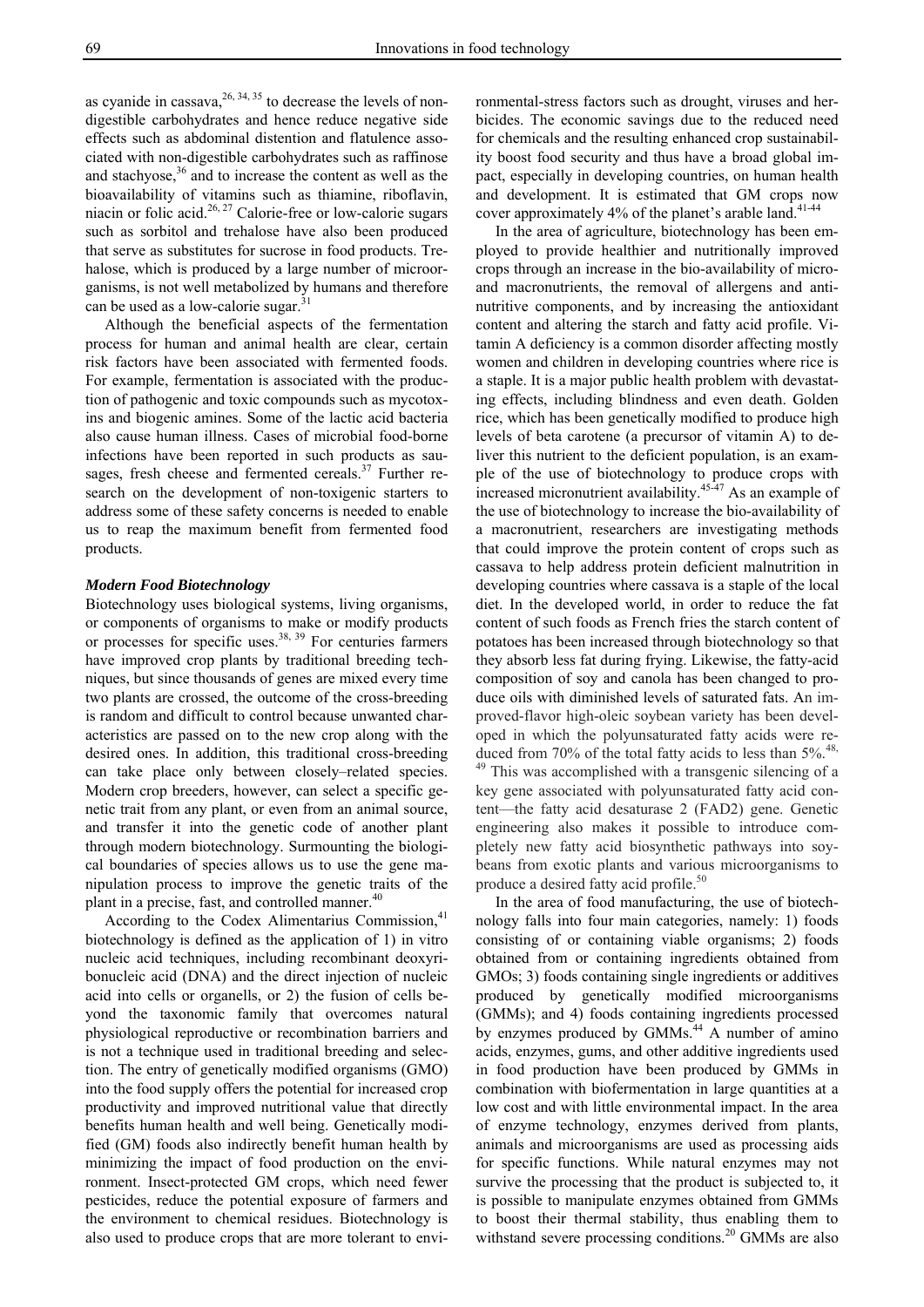used for the production of micronutrients such as vitamins and amino acids for food dietary supplement purposes. One example of this is the production of carotenoids for use as a dietary supplement to address vitamin A deficiency.44

 Food biotechnology may also involve potential risks for human and environmental health. Concerns have been expressed regarding the use of GMOs, including their toxicity, tendency to provoke allergic reactions, stability of the inserted gene, nutritional effects associated with the specific genetic modification, and any unexpected effects that may be associated with the gene insertion. Concerns about the safety of GM-derived food arise partly due to a lack of understanding about the procedures required for the GM food to be approved by the government and also due to a general distrust of the government. The potential of biotechnology to address famine in developing countries, as well as malnutrition and other food-related diseases, cannot be over emphasized. There is thus the need for continuing research work to address these concerns, coupled with regulations to harness the benefits that biotechnology has to offer.

# **Technologies involved in protecting ingredient and controlling delivery**

# *Encapsulation*

The introduction of active ingredients such as flavors, vitamins, minerals, antioxidants, nutrients, and probiotic microorganisms in a variety of food products requires new and innovative approaches because such ingredients are sensitive to a variety of chemical and physical factors present in the processing environment that may cause either the loss of biological functionality, chemical degradation or premature or incomplete release. Encapsulation has been used extensively for many years in the pharmaceutical and chemical industries, and has now gone on to find new applications in the food industry. The type of microencapsulation employed in the food industry involves the incorporation of food ingredients, enzymes, cells, nutrients and/or other bio-ingredients in small capsules (microcapsules), enabling the active ingredients to be introduced into food products and allowing them to be released at a controlled time and rate. The encapsulated core material is protected from moisture, heat or other extreme conditions to enhance its stability and maintain viability. Encapsulation is also employed to mask odors or tastes, to control interactions of the active ingredient with the food matrix, and to control the release of the active agent to ensure that it is made available at a desired time and at a specific rate.<sup>52-55</sup>

 Microcapsules may range from submicron to several millimeters in size, but are typically within 5 to 300 micron in diameter and have a plethora of different shapes. Commonly used encapsulating agents are carbohydrates (due to their ability to absorb and retain flavors), cellulose (based on its permeability), gums (which offer good gelling properties and heat resistance), lipids (based on its hydrophobicity), proteins (usually gelatin, which is nontoxic, inexpensive and commercially available), emulsifiers, and fibers. Some combination of these encapsulating agents is commonly used. There are several mechanisms that may be used to control the release of the active ingre-

dient. For example, the encapsulating agent can be fractured by external or internal forces such as chewing. Controlled release is also achieved by way of diffusion through the thin walls of the encapsulating agent, which serves as a semi-permeable membrane. Melting of the coating or wall material by means of an appropriate solvent or thermally is another way of controlling the release of the active ingredient. For example, thermal release is commonly used for fat capsules and occurs during baking. Release of the active ingredient from microcapsules can also be accomplished through bio-degradation processes if the encapsulating agent is susceptible. For example, lipid coatings may be degraded by the action of lipases. $53$ , 54

 Active ingredients in either liquid or solid forms are encapsulated and added to food to either improve the sensory qualities of the food (for example, improve flavor or mask odor and taste), to improve the nutritional quality of the food, or both. For example, epidemiological studies indicate that n-3-polyunsaturated fatty acids (PUFA) confer a protective effect against coronary heart disease (CHD). Fish oil, which is a major source of PUFA is therefore incorporated into food products to protect against CHD. However, due to the high unsaturation of PUFA it is susceptible to oxidation, which produces an off-flavor. Encapsulation of fish oils provides a means of protecting them against oxidation and enabling them to be incorporated into a wider range of food products. Probiotics, which are living microorganisms, exert beneficial effects in the gut by controlling undesirable microorganisms in the intestinal and uro-genital tract. However, the addition of probiotics to foods is problematic due to the stresses incurred during the production, storage and consumption of probiotic-containing food products. Their replacement by probiotic isolates and extracts has been suggested to circumvent this problem, but although these non-viable probiotics exert some beneficial effects, they are not as potent as the viable microorganisms. The encapsulation of probiotics therefore offers a way to introduce them into food systems that produces the desired effect associated with live microorganisms while at the same time protecting the microorganisms from the harsh conditions inherent in processing.<sup>55</sup>

 Efforts to encapsulate active ingredients require careful planning. Protecting the ingredients during processing and then delivering and releasing them in a highly complex food matrix depends on many factors, including the composition and structure of the encapsulating material, the production conditions (temperature, pH, pressure, humidity), and the effectiveness of the encapsulated particles. Continuing research is clearly necessary to improve and extend the technology to the encapsulation of a wide variety of beneficial ingredients.

# *Nanotechnology*

Nanotechnologies involve the study and use of materials (nanomaterials) at nanoscale (sizes of 100nm or less) dimensions, exploiting the fact that some materials at these ultra small scales have different physiochemical properties from the same materials at a larger scale.<sup>56, 57</sup> Nanomaterials are produced using two building strategies, either a "top down" or a "bottom up" approach. With the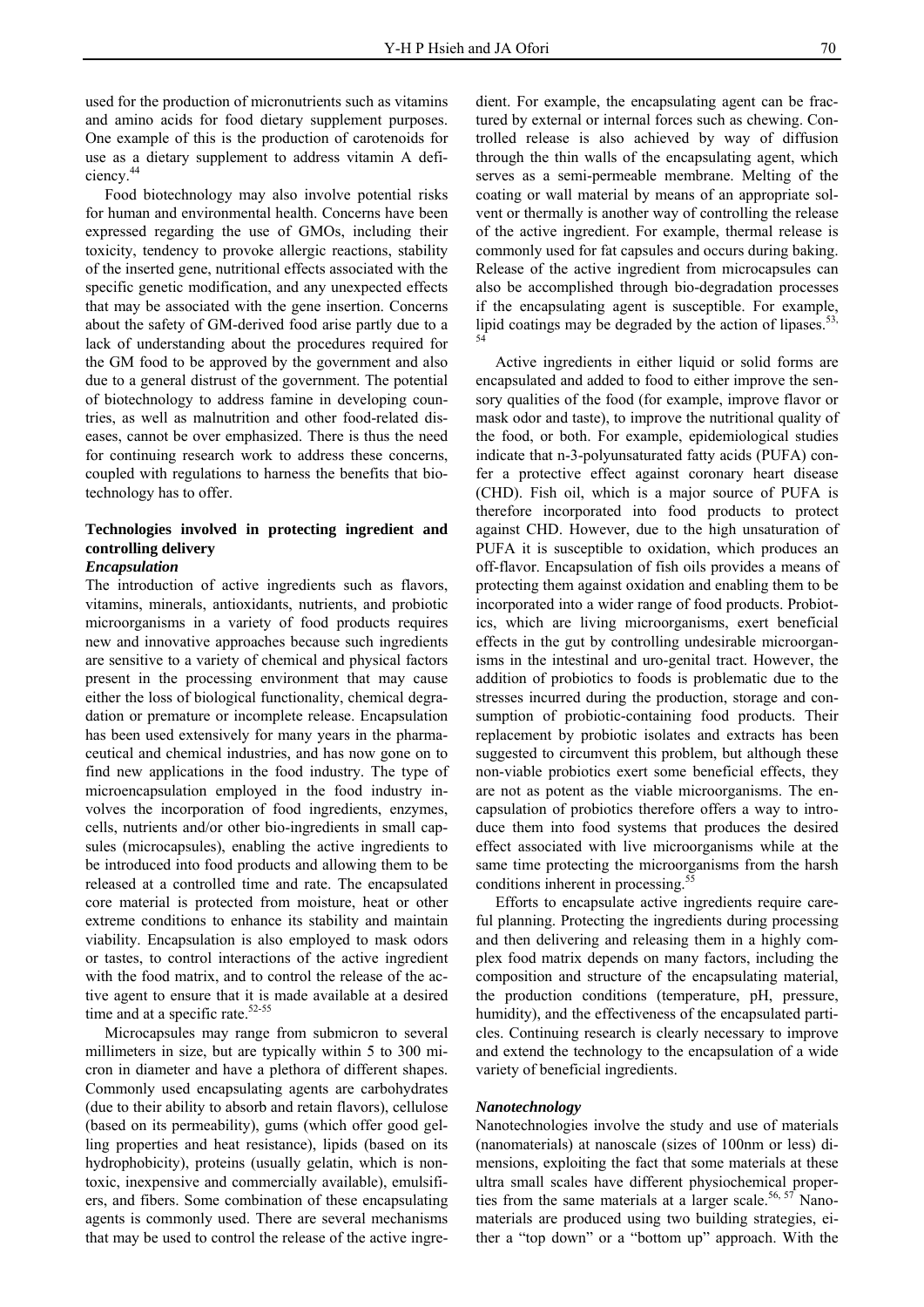former approach, nanomaterials are created by breaking up bulk materials using such means as milling, whereas with the latter approach the nanomaterials are built from individual atoms or molecules that have the capacity to self-assemble. Most of the current applications of nanotechnology are in the areas of electronics, medicine, pharmacy and materials science. Nanotechnology also offers exciting possibilities for detecting chemical, biological radiological and explosive (CBRE) agents, and for protecting lives from and neutralizing CBRE agents. $60$ However, recent developments in nanotechnology have revealed both current and potential applications in the area of food and agriculture.<sup>58, 59</sup>

 Food and agricultural sciences are mostly concerned with biological systems, so a conceptual leap is required to understand how the research on nanotechnology can be extended to traditional biological structures. The National Institutes of Health have attempted to bridge this gap by providing the following definition to help researchers: "Only those studies that use nanotechnology tools and concepts to study biology; that propose to engineer biological molecules toward functions very different from those they have in nature; or that manipulate biological systems by methods more precise than can be done by using molecular biological, synthetic chemical, or biochemical approaches that have been used for years in the biology research community are classified as nanotechnology projects."<sup>61</sup>

 Currently federally-funded nanotechnology research in food and agriculture is devoted primarily to the areas of food packaging and pathogen detection<sup>59</sup> and various innovative nanosensors for the detection of pathogenic bacteria have been developed.<sup>62</sup> Recent research, however, has begun to address the potential applications of nanotechnology for functional foods and nutraceuticals by applying the new concepts and engineering approaches involved in nanomaterials to target the delivery of bioactive compounds and micronutrients. Nanomaterials allow better encapsulation and release efficiency of the active food ingredients compared to traditional encapsulating agents, and the development of nano-emulsions, liposomes, micelles, biopolymer complexes and cubosomes have led to improved properties for bioactive compounds protection, controlled delivery systems, food matrix integration, and masking undesired flavors.

 Nanotechnology also has the potential to improve food processes that use enzymes to confer nutrition and health benefits. For example, enzymes are often added to food to hydrolyze anti-nutritive components and hence increase the bio-availability of essential nutrients such as minerals and vitamins. To make these enzymes highly active, longlived and cost-effective, nanomaterials can be used to provide superior enzyme-support systems due to their large surface-to-volume ratios compared to traditional macroscale support materials.<sup>63</sup>

 As with any innovative technology, it is difficult to predict the long-term effects of nanotechnology. Some concerns have therefore been expressed concerning the use of nanotechnology in food processing. Because of the small size of these nanomaterials, the concern is that they may enter the food chain undetected, accumulate within tissues and organs, and can be taken up by individual

cells.64 Researchers are also concerned that nanotechnology would give people too much control.<sup>58</sup> Though these concerns are genuine, the huge benefits that nanotechnology promises to the food industry cannot be brushed aside. There is thus an urgent need for nanotechnology to be further studied and applied wisely for the benefit of humankind.

## **Conclusions**

Scientific evidence has prompted consumers to increasingly opt for low calorie and low fat foods, as well as other foods that hold out the promise of health benefits. Food processors are eagerly adding value to their products based on nutritional information to meet the current consumer demand for healthier food products. These added values include removing or reducing anti-nutritive components that are present naturally in the food matrix; reducing food components such as fat, caffeine or calories; adding bioactive ingredients that offer health benefits; and increasing the amount of essential nutrients present in food. Various food technologies must work together to achieve the goal of manufacturing healthy foods while at the same time maintaining their sensory qualities. With continuing advances in food technology, coupled with the seemingly unending stream of newly discovered functional ingredients, the sky is the limit for the development of novel food products for health benefits. The innovation process can work in either of two ways: from research to practice or from practice to research. Nutrition information is being translated into consumer products at an accelerated pace with the aid of food technology. Research in several key areas, including ingredient synergy, biological efficacy, and the safety aspects of the long-term consumption of value-added food produced using novel food technologies, will thus be needed as a consequence. Research into the creation of new health foods promises to continue to be an exciting endeavor that is likely to exceed our wildest imaginings.

#### **References**

- 1. Adams SM, Standridge JB. What should we eat? Evidence from observational studies. South Med J 2006; 99: 744-748.
- 2. Hahn NI. Replacing fat with food technology A brief review of new fat replacement ingredients. J Am Diet Assoc 1997; 97: 15-16.
- 3. Deliza R, Rosenthal A, Silva ALS. Consumer attitude towards information on non conventional technology. Trends Food Sci Technol 2003; 14: 43-49.
- 4. Ohr LM. Joint health. Food Technol 2006; 60: 57-60.
- 5. Wansink B, Chan N. Relation of Soy Consumption to Nutritional Knowledge. J Med Food 2001; 4: 145-150.
- 6. International Food Information Council. Food Biotechnology. 2004. www.ific.org/food/biotechnology/index. cfm renderforprint=1(accessed 11 Aug 2006).
- 7. Chen HD, Weiss JC, Shahidi F. Nanotechnology in nutraceuticals and functional foods. Food Technol 2006;  $60.30 - 36$
- 8. Babu VRS, Patra S, Thakur MS, Karanth NG, Varadaraj MC. Degradation of caffeine by Pseudomonas alcaligenes CFR 1708. Enzyme Microb Technol 2005; 37: 617-624.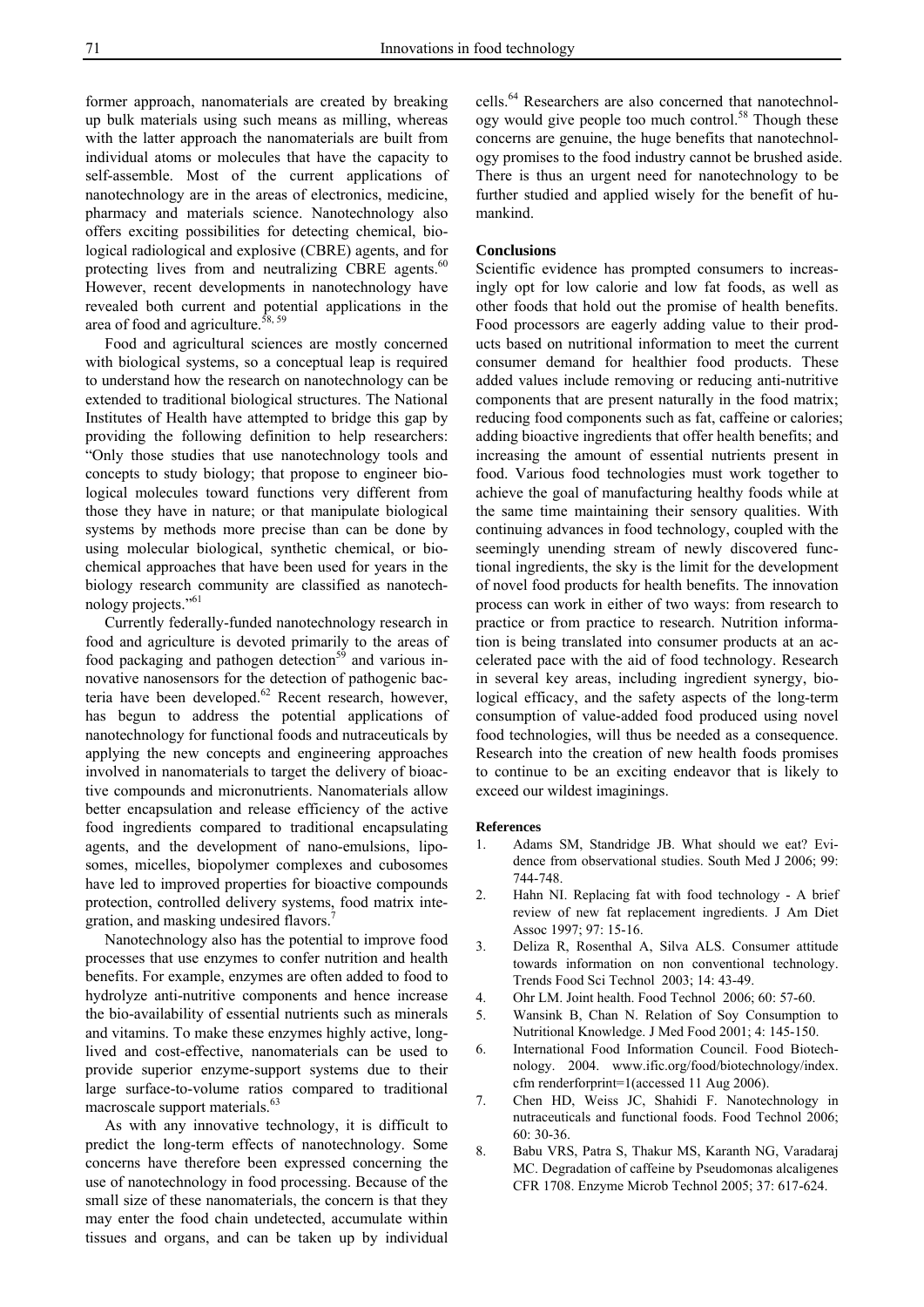- 9. Pehl C, Pfeiffer A, Wendl B, Kaess H. The effect of decaffeination of coffee on gastro-oesophageal reflux in patients with reflux disease. Aliment Pharmacol Ther 1997; 11: 483-486.
- 10. Ramalakshmi K, Raghavan B. Caffeine in coffee: Its removal. Why and how? Crit Rev Food Sci Nutr 1999; 39: 441-456.
- 11. Gokulakrishnan S, Chandraraj K, Gummadi SN. Microbial and enzymatic methods for the removal of caffeine. Enzyme Microl Technol 2005; 37: 225-232.
- 12. Coughlin JR. Methylene chloride: a review of its safety in coffee decaffeination. Proceedings of the  $12<sup>th</sup>$  International Association on Coffee Science (ASIC) International Scientific Colloquium on Coffee; 1987 June; Montreux, Switzerland.
- 13. FDA. Cosmetics: proposed ban on the use of methylene chloride as an ingredient of aerosol cosmetic products. Fed Regist 1985; 50: 51551-51559.
- 14. Ramarethinam S, Rajalakshmi N. Caffeine in tea plants [Camellia sinensis (L) O. Kuntze]: in situ lowering by Bacillus licheniformis (Weigmann) Chester. Indian J Exp Biol 2004; 42: 575-580.
- 15. Birmingham CL, Muller JL, Palepu A, Spinelli JJ, Anis AH. The cost of obesity in Canada. Can Med Assoc J 1999; 160: 483-488.
- 16. Kuller LH. Dietary fat and chronic diseases: epidemiologic overview. J Am Diet Assoc 1997; 97: S9-15.
- 17. Pszczola DE. Ingredients for fat replacement. Food Technol 1997; 51: 82-88.
- 18. Roberts SB, Pi-Sunyer FX, Dreher M, et al. Physiology of fat replacement and fat reduction: Effects of dietary fat and fat substitutes on energy regulation. Nutr Rev 1998; 56: S29-S41.
- 19. Mela DJ. Implications of fat replacement for food choice and energy balance. Chem Ind 1996: 329-332.
- 20. Hasan F, Shah AA, Hameed A. Industrial applications of microbial lipases. Enzyme Microb Technol 2006; 39: 235-251.
- 21. Rolle RS. Enzyme applications for agro-processing in developing countries: an inventory of current and potential applications. World J Microbiol Biotechnol 1998; 14: 611-619.
- 22. Adlernissen J. Newer Uses of Microbial Enzymes in Food-Processing. Trends Biotechnol 1987; 5: 170-174.
- 23. James J, Simpson BK. Application of enzymes in food processing. Crit Rev Food Sci Nutr 1996; 36: 437-463.
- 24. Scott D. Antimicrobial enzymes. Food Biotechnol 1988; 2: 119-132.
- 25. Whitaker JR. Some present and future uses of enzymes in the food industry. In: Danehy JP, Wolnak B, eds. Enzymes, the interface between technology and economics. New York : Marcel Dekker, 1980, p53.
- 26. Nout MJR, Motarjemi Y. Assessment of fermentation as a household technology for improving food safety: a joint FAO/WHO workshop. Food Control 1997; 8: 221-226.
- 27. Steinkraus KH. Classification of fermented foods: worldwide review of household fermentation techniques. Food Control 1997; 8: 311-317.
- 28. Mensah P. Fermentation the key to food safety assurance in Africa? Food Control 1997; 8: 271-278.
- 29. Friend BA, Shahani KM. Antitumor Properties of Lactobacilli and Dairy-Products Fermented by Lactobacilli. J Food Prot 1984; 47: 717-723.
- 30. Mann GV. A factor in yogurt which lowers cholesteremia in man. Atherosclerosis 1977; 26: 335-340.
- 31. Hugenholtz J, Smid EJ. Improving nutrition Researchers believe fermentation of micro-organisms could be the key

to enhancing nutritional content in dairy foods. Dairy Ind Int 2001; 66: 32-33.

- 32. Moneim A, Elkhalifa O, Eltinay AH. Effect of Fermentation and Germination on the in-Vitro Protein Digestibility of Low and High Tannin Cultivars of Sorghum. Food Chem 1995; 54: 147-150.
- 33. Towo E, Matuschek E, Svanberg U. Fermentation and enzyme treatment of tannin sorghum gruels: effects on phenolic compounds, phytate and in vitro accessible iron. Food Chem 2006; 94: 369-376.
- 34. Kobawila SC, Louembe D, Keleke S, Hounhouigan J, Gamba C. Reduction of the cyanide content during fermentation of cassava roots and leaves to produce bikedi and ntoba mbodi, two food products from Congo. Afr J Biotechnol 2005; 4: 689-696.
- 35. Zvauya R, Muzondo MI. Reduction of Cyanide Levels in Cassava during Sequential Sundrying and Solid-State Fermentation. Int J Food Sci Nutr 1995; 46: 13-16.
- 36. Tewari L. Removal of the flatulence factors (Alphagalactooligosaccharides) from chickpea (Cicer arietinum) by germination and Mold fermentation. J Food Sci Tech Mys 2002; 39: 458-462.
- 37. Nout MJR. Fermented Foods and Food Safety. Food Res Intern 1994; 27: 291-298.
- 38. Maryanski JH. Special Challenges of Novel Foods (Biotechnology). Food Drug Law J 1990; 45: 545-550.
- 39. McCullum C, Benbrook C, Knowles L, Roberts S, Schryver T. Application of modern biotechnology to food and agriculture: Food systems perspective. J Nutr Educ Behav 2003; 35: 319-332.
- 40. Murano PS. Understanding food science and technology. Belmont: Thomson/Wadsworth Publishers, 2003, 393- 394.
- 41. Codex Alimentarius Commission. Report of the second session of the Codex Ad hoc intergovernmental task force on food derived from biotechnology; 2001 Mar 25-29; Chiba, Japan.
- 42. Mackey M, Montgomery J. Plant Biotechnology Can Enhance Food Security and Nutrition in the Developing World Part 1. Nutr Today 2004; 39: 52-58.
- 43. Timmer CP. Biotechnology and food systems in developing countries. J Nutr 2003; 133: 3319-3322.
- 44. World Health Organization. Modern food biotechnolgy, human health and development: an evidence-based study. www.who.int/foodsafety/publications/biotech/biotech\_en. pdf (accessed 11 Jun 2006).
- 45. Potrykus I. Nutritionally enhanced rice to combat malnutrition disorders of the poor. Nutr Rev 2003; 61: S101- S104.
- 46. Sautter C, Poletti S, Zhang P, Gruissem W. Biofortification of essential nutritional compounds and trace elements in rice and cassava. P Nutr Soc 2006; 65: 153-159.
- 47. Zimmermann R, Qaim M. Potential health benefits of Golden Rice: a Philippine case study. Food Policy 2004; 29: 147-168.
- 48. Kinney AJ. Development of genetically engineered soybean oils for food applications J Food Lipids 1996; 3: 273-292.
- 49. Kinney AJ, Knowlton S. Designer oils: the high oleic acid soybean. In: Roller S, Harlander S, eds. Genetic modification in the food industry: A strategy for food quality improvement. London: Blackie, 1998; 193-213.
- 50. Wallis JG, Watts JL, Browse J. Polyunsaturated fatty acid synthesis: what will they think of next? Trends in Biochem Sci 2002; 27: 467-473.
- 51. Lopez J. Probiotics in animal nutrition. Asian Austral J Anim 2000; 13: 12-26.